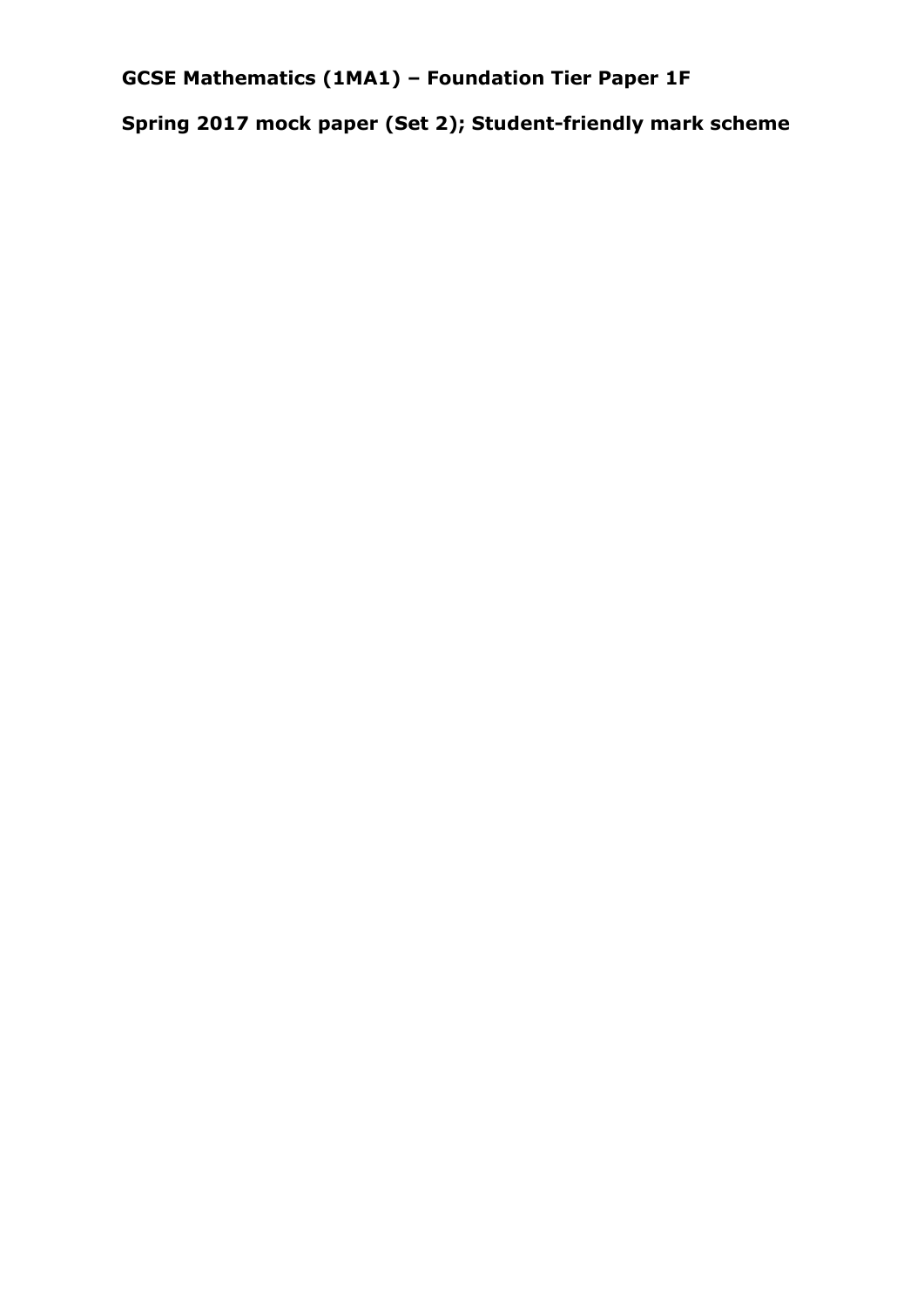#### **NOTES ON MARKING PRINCIPLES**

#### **Guidance on the use of codes within this mark scheme**

M1 – method mark. This mark is generally given for an appropriate method in the context of the question. This mark is given for showing your working and may be awarded even if working is incorrect.

P1 – process mark. This mark is generally given for setting up an appropriate process to find a solution in the context of the question.

A1 – accuracy mark. This mark is generally given for a correct answer following correct working.

B1 – working mark. This mark is usually given when working and the answer cannot easily be separated.

C1 – communication mark. This mark is given for explaining your answer or giving a conclusion in context supported by your working.

In some cases full marks can be given for a question or part of questions where no working is seen. However, it is wise to show working for one small slip could lead to all marks being lost if no working is shown.

Some questions (such as QWC) require all working to be shown; in such questions, no marks will be given for an answer with no working (even if it is a correct answer).

Note that in some cases a correct answer alone will not score marks unless supported by working; these situations are made clear in the mark scheme. Examiners are prepared to award zero marks if the student's response is not worthy of credit according to the mark scheme.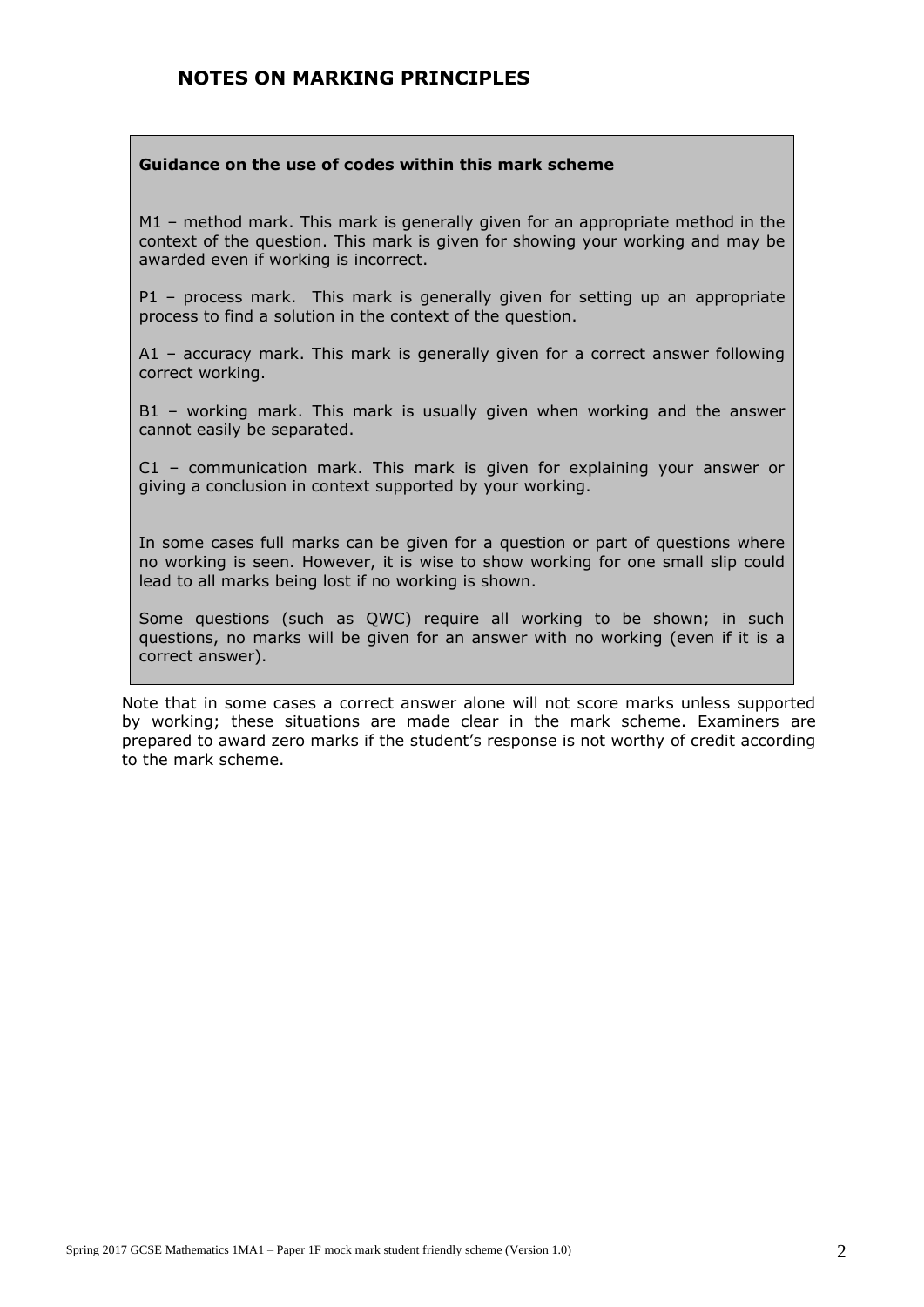#### **Question 1 (Total 2 marks)**

| Part | Working or answer an examiner might<br>expect to see | <b>Mark</b>    | <b>Notes</b>                                      |
|------|------------------------------------------------------|----------------|---------------------------------------------------|
| (a)  | $-10, -7, -5, 0, 4$                                  | B <sub>1</sub> | This mark is given for the correct answer<br>only |
| (b)  | 0.2, 0.205, 0.25, 0.52                               | B <sub>1</sub> | This mark is given for the correct answer<br>only |

#### **Question 2 (Total 1 mark)**

| Part | Working or answer an examiner might<br>expect to see | <b>Mark</b>    | <b>Notes</b>                                      |
|------|------------------------------------------------------|----------------|---------------------------------------------------|
|      | $\dot{ }$ $\dot{ }$ = 0.7 = 70<br>10                 | B <sub>1</sub> | This mark is given for the correct answer<br>only |

### **Question 3 (Total 1 mark)**

| <b>Part</b> | Working or answer an examiner might<br>expect to see | <b>Mark</b>    | <b>Notes</b>                                      |
|-------------|------------------------------------------------------|----------------|---------------------------------------------------|
|             | 5.55                                                 | B <sub>1</sub> | This mark is given for the correct answer<br>only |

#### **Question 4 (Total 1 mark)**

| Part | Working an or answer examiner might<br>expect to see | <b>Mark</b>    | <b>Notes</b>                                      |
|------|------------------------------------------------------|----------------|---------------------------------------------------|
|      | $(3 \times 60) + (\frac{1}{2} \times 60) = 210$      | B <sub>1</sub> | This mark is given for the correct answer<br>only |

#### **Question 5 (Total 1 mark)**

| Part | Working or answer an examiner might<br>expect to see | <b>Mark</b>    | <b>Notes</b>                                      |
|------|------------------------------------------------------|----------------|---------------------------------------------------|
| (a)  |                                                      | B <sub>1</sub> | This mark is given for the correct answer<br>only |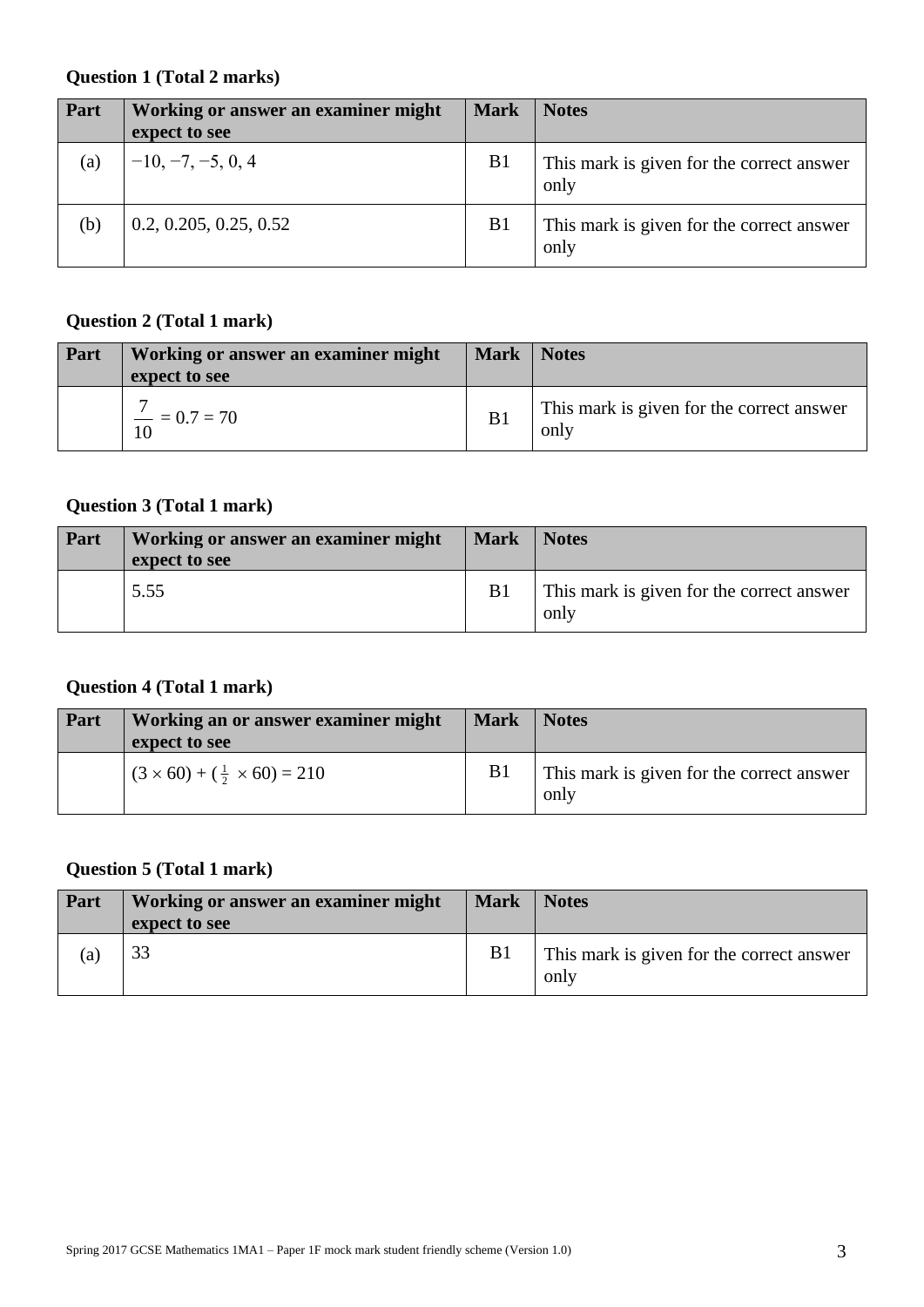#### **Question 6 (Total 3 marks)**

| Part | Working or answer an examiner might<br>expect to see | <b>Mark</b>    | <b>Notes</b>                                                |
|------|------------------------------------------------------|----------------|-------------------------------------------------------------|
|      | No labels on horizontal axis                         | C <sub>1</sub> | This communication mark is given for a<br>correct statement |
|      | No 0 on vertical axis                                | C <sub>1</sub> | This communication mark is given for a<br>correct statement |
|      | Middle column has incorrect height                   | C <sub>1</sub> | This communication mark is given for a<br>correct statement |

## **Question 7 (Total 5 marks)**

| Part | Working or answer an examiner might<br>expect to see | <b>Mark</b>    | <b>Notes</b>                                                                                    |
|------|------------------------------------------------------|----------------|-------------------------------------------------------------------------------------------------|
| (a)  | $120 \div 8$                                         | M1             | The mark is given for a method to find<br>rate of pay                                           |
|      | 15                                                   | A <sub>1</sub> | This mark is given for the correct answer<br>only                                               |
| (b)  | $550 - (120 + 100) (= 330)$                          | M1             | The mark is given for a method to find the<br>total earned on Wednesday, Thursday and<br>Friday |
|      | $330 \div 3$                                         | M1             | The mark is given for a method to find the<br>amount for one day                                |
|      | 110                                                  | A <sub>1</sub> | This mark is given for the correct answer<br>only                                               |

#### **Question 8 (Total 3 marks)**

| Part              | Working or answer an examiner might<br>expect to see | <b>Mark</b>    | <b>Notes</b>                                                                                   |
|-------------------|------------------------------------------------------|----------------|------------------------------------------------------------------------------------------------|
| $\left( a\right)$ | $3 + 8 = 11$                                         | B <sub>1</sub> | This mark is given for a correct example.<br>(which may be different to the one shown<br>here) |
| (b)               | $2 \times 7 = 14$                                    | B <sub>1</sub> | This mark is given for a correct example.<br>(which may be different to the one shown<br>here) |
| (c)               | $9 \times 9 = 81$                                    | B <sub>1</sub> | This mark is given for a correct example.<br>(which may be different to the one shown<br>here) |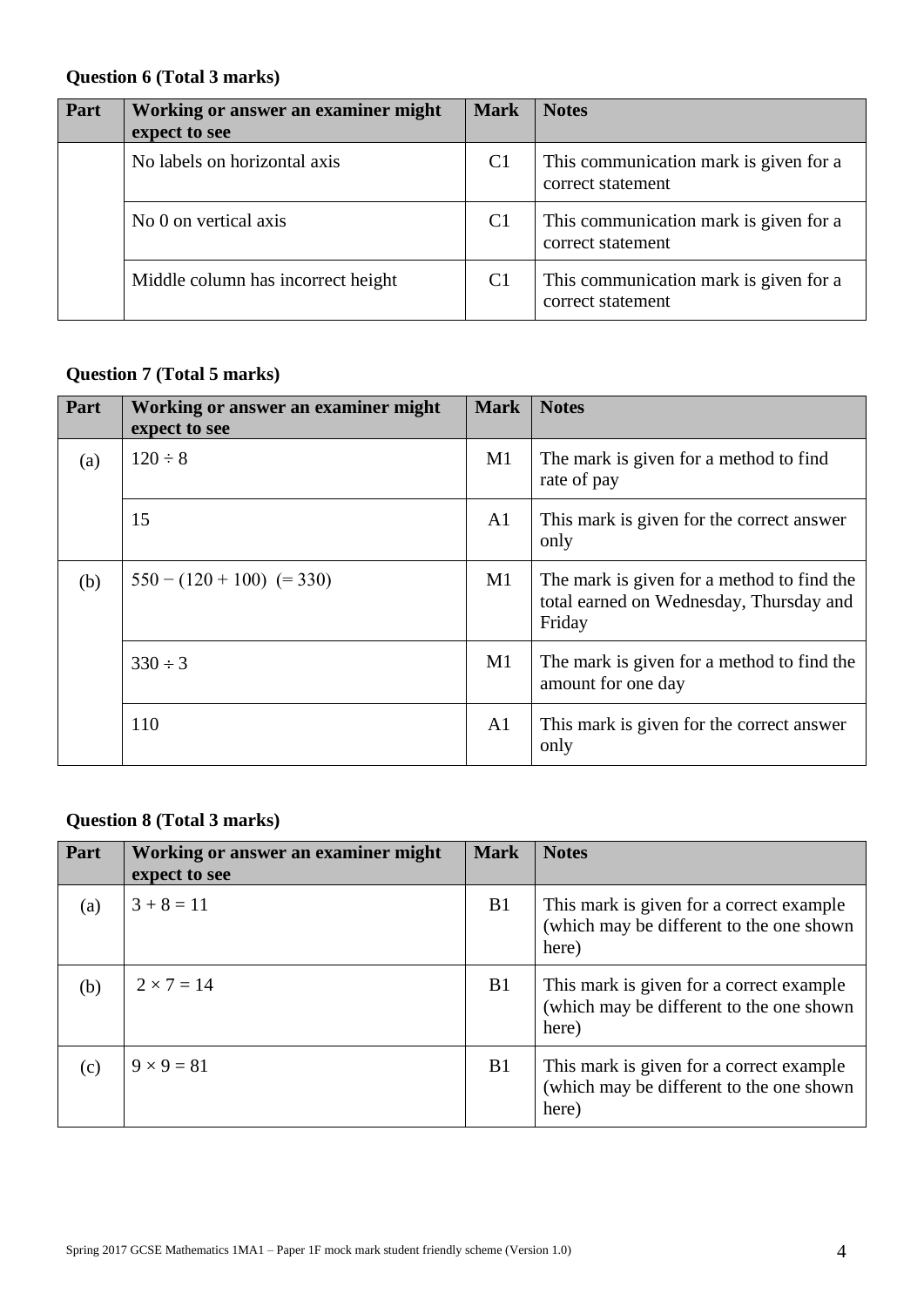## **Question 9 (Total 4 marks)**

| Part | Working or answer an examiner might<br>expect to see                           | <b>Mark</b>    | <b>Notes</b>                                                                                   |
|------|--------------------------------------------------------------------------------|----------------|------------------------------------------------------------------------------------------------|
|      | $4 \times 9 (= 36)$                                                            | P <sub>1</sub> | This mark is given for a process to find<br>an the area of the garage floor                    |
|      | $36 \div 12$ (3 tins) or $36 \div 10$ (3.6, so 4 tins)                         | P <sub>1</sub> | This mark is given for a process to find<br>the number of tins needed from each<br>paint store |
|      | $3 \times £3.70$ and $4 \times £3$<br>(where the number of tins is an integer) | P1             | This mark is given for a process to find<br>the costs of buying paint from each paint<br>store |
|      | £11.10 and £12, so Decor U is the cheapest<br>option                           | A <sub>1</sub> | This mark is given for stating Decor U<br>and giving costs as £11.10 and £12                   |

# **Question 10 (Total 5 marks)**

| Part | Working or answer an examiner might<br>expect to see | <b>Mark</b>    | <b>Notes</b>                                                                                                 |
|------|------------------------------------------------------|----------------|--------------------------------------------------------------------------------------------------------------|
| (a)  | $4 \times 2 - 3 = 5$                                 | B1             | This mark is given for the correct<br>answer only                                                            |
| (b)  | $11 - 3 = 14$ ,<br>$14 \div 2 =$                     | M1             | The mark is given for a method to find a<br>solution using inverse operations                                |
|      | 7                                                    | A <sub>1</sub> | This mark is given for the correct<br>answer only                                                            |
| (c)  | $2x-3=x$<br>$x-3=0$                                  | M1             | The mark is given for a method to find a<br>solution by using inverse operations or<br>algebraic expressions |
|      | 3                                                    | A <sub>1</sub> | This mark is given for the correct<br>answer only                                                            |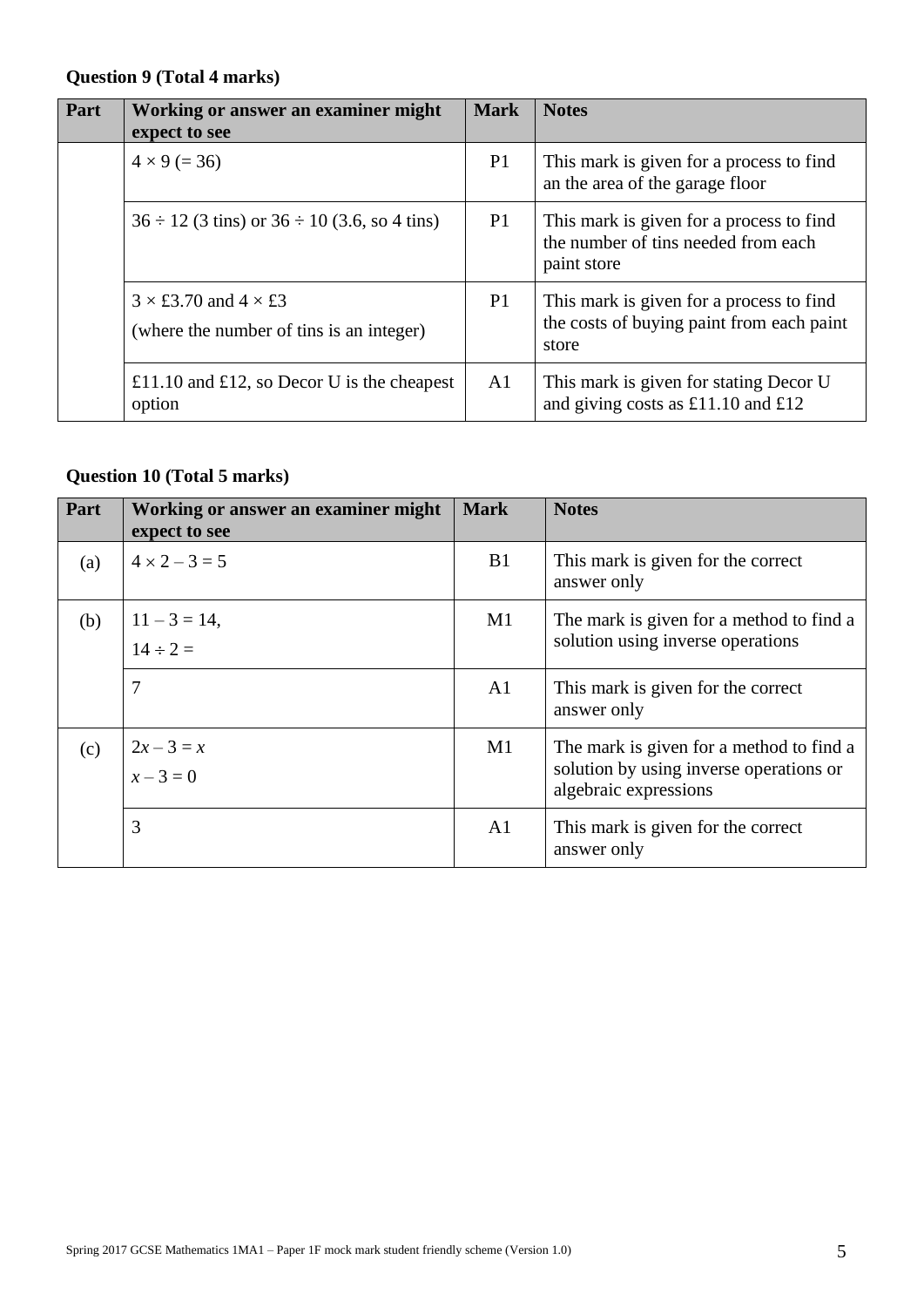#### **Question 11 (Total 6 marks)**

| Part | Working or answer an examiner might<br>expect to see                | <b>Mark</b>    | <b>Notes</b>                                                |
|------|---------------------------------------------------------------------|----------------|-------------------------------------------------------------|
| (a)  | 1300                                                                | B <sub>1</sub> | This mark is given for the correct answer<br>only           |
| (b)  | 5                                                                   | B1             | This mark is given for the correct answer<br>only           |
| (c)  | $2 - 0.6 =$                                                         | M1             | This mark is given for taking readings<br>from graph        |
|      | $1.4$ (km)                                                          | A <sub>1</sub> | This mark is given for the correct answer<br>only           |
| (d)  | Horizontal line on the graph from<br>$(1340, 3.5)$ to $(1350, 3.5)$ | B1             | This mark is given for a correct line drawn<br>on the graph |
|      | Line that starts from $(1350, 3.5)$ and ends at<br>(1415, 0)        | B <sub>1</sub> | This mark is given for a correct line drawn<br>on the graph |

#### **Question 12 (Total 4 marks)**

| Part | Working or answer an examiner might<br>expect to see           | <b>Mark</b>    | <b>Notes</b>                                                             |
|------|----------------------------------------------------------------|----------------|--------------------------------------------------------------------------|
| (a)  | 700 pen sets to buy at 90p each                                | P <sub>1</sub> | This mark is given for a process to<br>estimate                          |
|      | $700 \times 90p =$                                             | P <sub>1</sub> | This mark is given for a process to<br>estimate the total cost           |
|      | £630 (or 63000p)                                               | A1             | This mark is given for the correct answer<br>only                        |
| (b)  | An overestimate, since all the figures have<br>been rounded up | C <sub>1</sub> | This communication mark is given for a<br>correct statement with reasons |

#### **Question 13 (Total 2 marks)**

| Part | Working an or answer examiner might<br>expect to see | <b>Mark</b>    | <b>Notes</b>                                                       |
|------|------------------------------------------------------|----------------|--------------------------------------------------------------------|
|      | 100:120                                              | M1             | The mark is given for a method to start<br>writing as a ratio      |
|      | 5:6                                                  | A <sub>1</sub> | This mark is given for the fully simplified<br>correct answer only |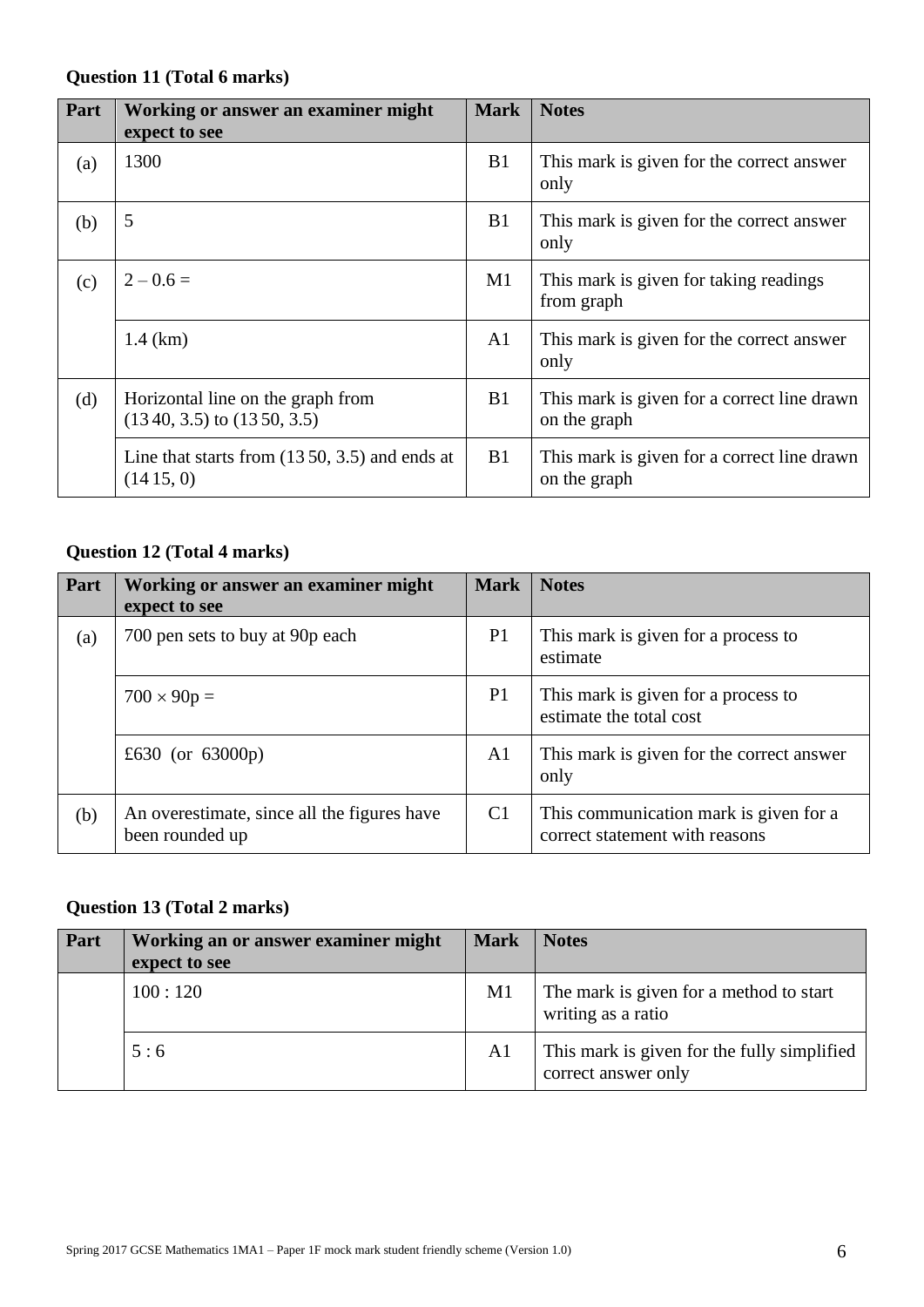## **Question 14 (Total 3 marks)**

| Part | Working or answer an examiner might<br>expect to see | <b>Mark</b>    | <b>Notes</b>                                                                                                                             |
|------|------------------------------------------------------|----------------|------------------------------------------------------------------------------------------------------------------------------------------|
|      | $0 \times 15 = 0$<br>$1 \times 8 = 8$                | M1             | The mark is given for a method to<br>multiplying lates by frequency                                                                      |
|      | $2 \times 3 = 6$<br>$3 \times 3 = 9$                 |                |                                                                                                                                          |
|      | $4 \times 1 = 4$                                     |                |                                                                                                                                          |
|      | $27 \div 30 =$                                       | M1             | The mark is given for a method to show<br>the total number of lates divided by the<br>total number of students ( $\sum fx \div \sum f$ ) |
|      | 0.9                                                  | A <sub>1</sub> | This mark is given for the fully simplified<br>correct answer only                                                                       |

## **Question 15 (Total 4 marks)**

| Part | Working or answer an examiner might<br>expect to see | <b>Mark</b>    | <b>Notes</b>                                                                                         |
|------|------------------------------------------------------|----------------|------------------------------------------------------------------------------------------------------|
|      | $210 \div 7$<br>$=$ 30                               | P <sub>1</sub> | This mark is given for a process to find<br>the weight of a jar of paprika                           |
|      | $290 - (3 \times 30) = 200$<br>$200 \div 4 =$<br>50  | P <sub>1</sub> | This mark is given for a process to find<br>the weight of a packet of sage                           |
|      | $(2 \times 30) + (2 \times 50) =$                    | P <sub>1</sub> | This mark is given for a process to find<br>the weight of 2 jars of paprika and 2<br>packets of sage |
|      | 160                                                  | A <sub>1</sub> | This mark is given for the correct answer<br>only                                                    |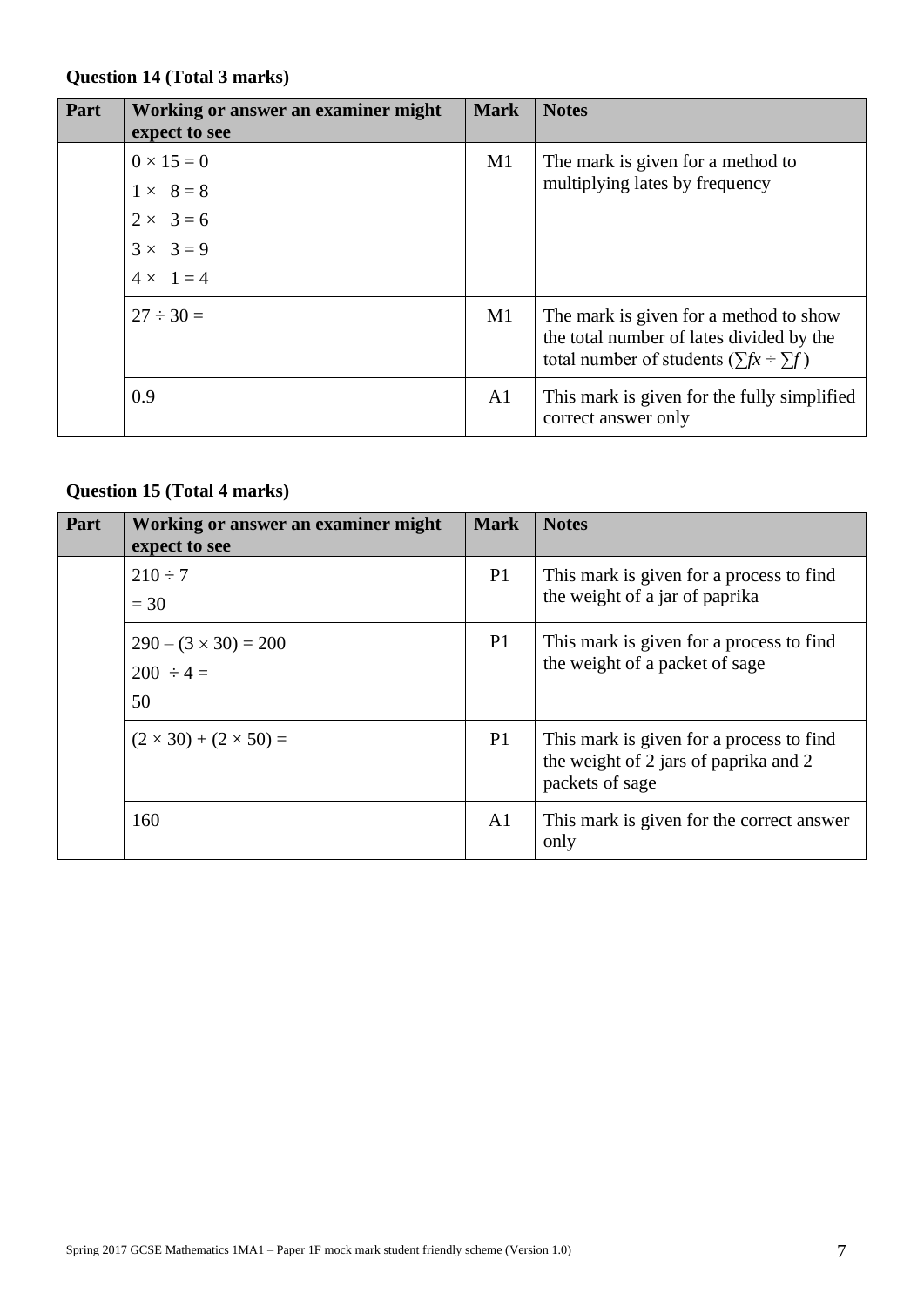#### **Question 16 (Total 2 marks)**

| Part | Working or answer an examiner might<br>expect to see | <b>Mark</b>    | <b>Notes</b>                                                                                                        |
|------|------------------------------------------------------|----------------|---------------------------------------------------------------------------------------------------------------------|
| (a)  | $50 \times 100 \times 60 = 300000$                   | P <sub>1</sub> | This mark is given for a process to find<br>the volume of the tank                                                  |
|      | $60 \div 3 = 20$ (cm)                                | P <sub>1</sub> | This mark is given for a process to find<br>the depth of water already in the tank                                  |
|      | $18\,000 \div (50 \times 100) = 3.6$ (cm)            | P1             | This mark is given for a process to find<br>the depth of water the contents of the<br>barrel would fill in the tank |
|      | $20 + 3.6 = 23.6$                                    | A <sub>1</sub> | This mark is given for the correct answer<br>only                                                                   |
| (b)  | The depth of water will be less.                     | C <sub>1</sub> | This communication mark is given for a<br>correct statement                                                         |

#### **Question 17 (Total 4 marks)**

| Part | Working or answer an examiner might<br>expect to see              | <b>Mark</b>    | <b>Notes</b>                                                                 |
|------|-------------------------------------------------------------------|----------------|------------------------------------------------------------------------------|
| (a)  | 3 is placed in $Q$                                                | B1             | This mark is given for the figure 3<br>correctly placed in the diagram       |
|      | 6 is placed where $P$ and $Q$ overlap                             | <b>B</b> 1     | This mark is given for the figure 6<br>correctly placed in the diagram       |
| (b)  | There are 7 numbers not in set $Q$<br>There are 11 numbers in all | $\mathbf{M}1$  | This mark is given for an indication of at<br>least one of the two statement |
|      | 11                                                                | A <sub>1</sub> | This mark is given for the correct answer<br>only                            |

#### **Question 18 (Total 2 marks)**

| Part | Working or answer an examiner might<br>expect to see | <b>Mark</b>    | <b>Notes</b>                                                                              |
|------|------------------------------------------------------|----------------|-------------------------------------------------------------------------------------------|
|      | $280 \div (2 + 5) = 40$                              | M1             | This mark is given for a method to find<br>the amount of money represented by one<br>part |
|      | $40 \times 2 = 80$ (Ali); $40 \times 5 = 200$ (Beth) | A <sub>1</sub> | This mark is given for the correct answer<br>only                                         |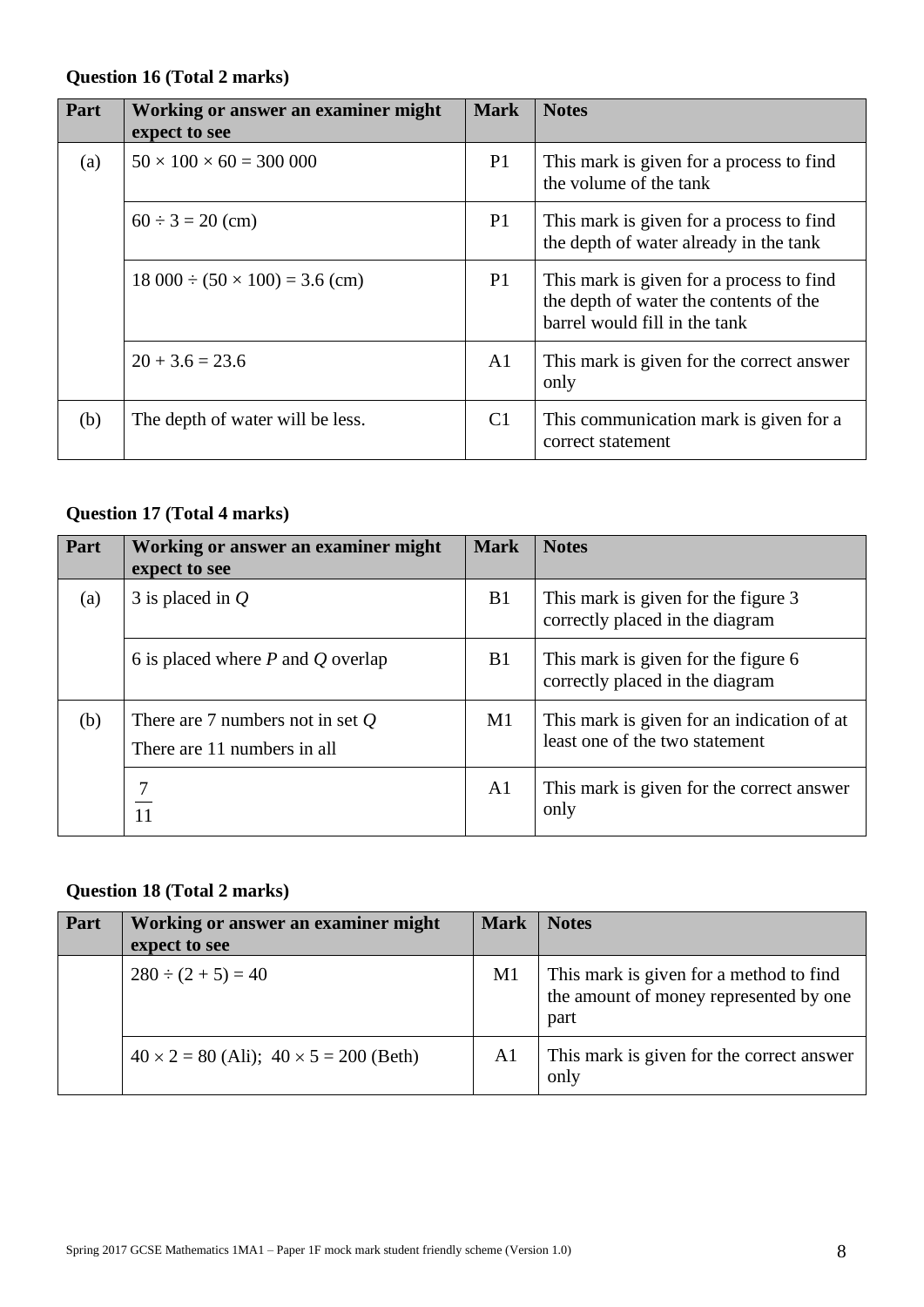#### **Question 19 (Total 5 marks)**

| Part | Working or answer an examiner might<br>expect to see                                              | <b>Mark</b> | <b>Notes</b>                                                                                  |
|------|---------------------------------------------------------------------------------------------------|-------------|-----------------------------------------------------------------------------------------------|
|      | $ABE = 180^{\circ} - 142^{\circ} = 38^{\circ}$                                                    | M1          | This mark is given for a method to find<br>one angle                                          |
|      | Angles on a straight line add up to 180°                                                          | C1          | This communication mark is given for a<br>correct statement allied to the calculation<br>made |
|      | $BAE = 71^{\circ}$                                                                                | M1          | This mark is given for a method to find<br>further $angle(s)$                                 |
|      | Base angles of an isosceles triangle are<br>equal<br>Angles in a triangle add up to $180^{\circ}$ | C1          | This communication mark is given for a<br>correct statement allied to the calculation<br>made |
|      | $BAE = AED = x = 71^{\circ}$<br>Alternate angles are equal                                        | A1          | This mark is given for the correct answer<br>only with a correct supporting statement         |

NB: There are other ways to arrive at the solution for this question.

## **Question 20 (Total 3 marks)**

| Part | Working an or answer examiner might<br>expect to see | <b>Mark</b>    | <b>Notes</b>                                                                 |
|------|------------------------------------------------------|----------------|------------------------------------------------------------------------------|
|      | $2x + 3 + 5x - 2 + 5x + 3 = 0$                       | P <sub>1</sub> | This mark is given for stating the<br>perimeter algebraically                |
|      | $12x + 4$<br>$\overline{4}$                          | P <sub>1</sub> | This mark is given for a process to<br>simplify to $12x + 4$ and divide by 4 |
|      | $3x + 1$                                             | A <sub>1</sub> | This mark is given for the correct answer<br>only                            |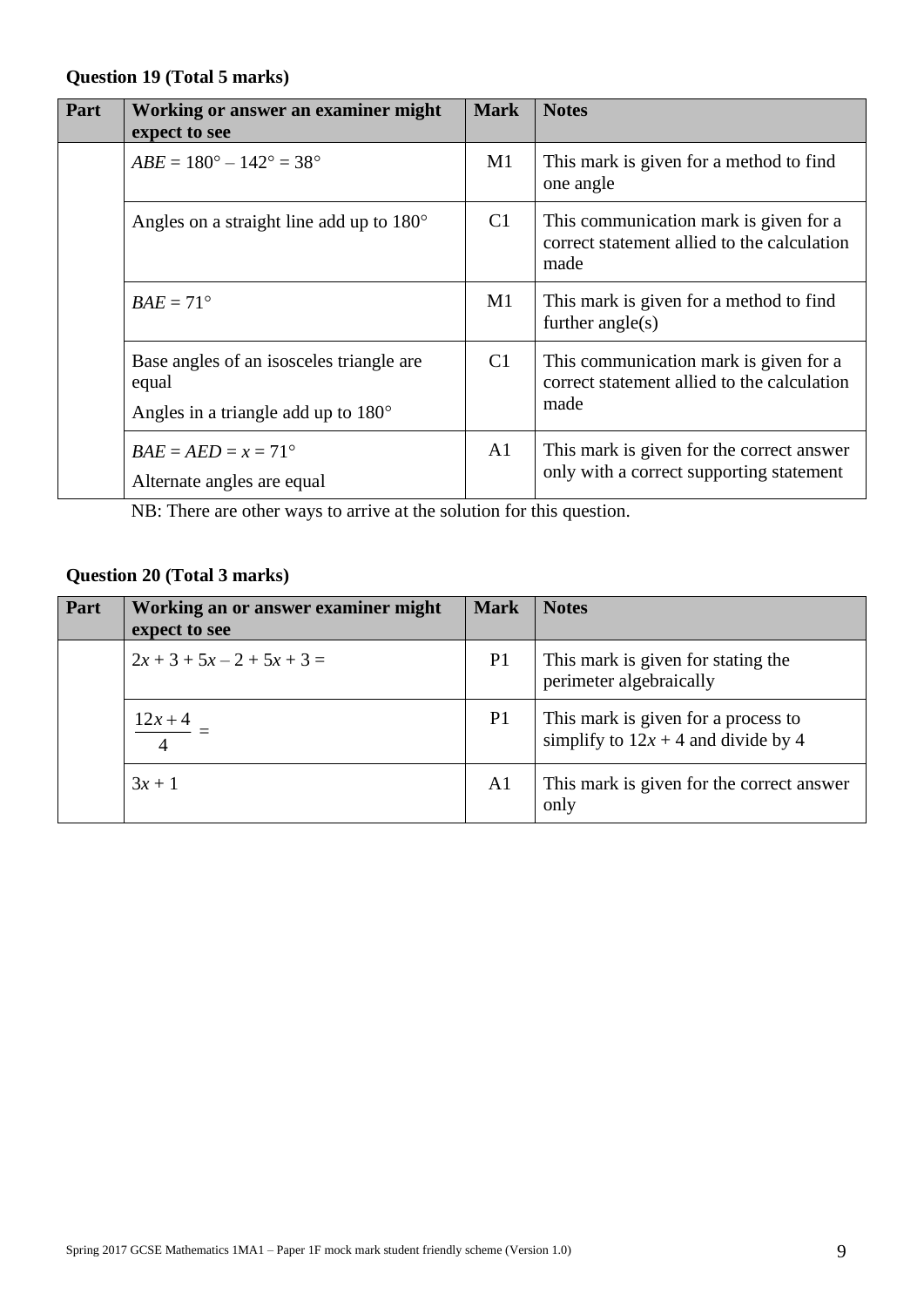#### **Question 21 (Total 5 marks)**

| Part | Working or answer an examiner might<br>expect to see                        | <b>Mark</b>    | <b>Notes</b>                                                                                            |
|------|-----------------------------------------------------------------------------|----------------|---------------------------------------------------------------------------------------------------------|
|      | $(\frac{1}{2} \times 2 \times 5) + (1 \times 15) = 20$ (m2)                 | P <sub>1</sub> | This mark is given for a process to find the<br>volume by finding the complete cross-<br>sectional area |
|      | $20 \text{ (m2)} \times 10 \text{ (m)} = 200 \text{ m}$                     | P <sub>1</sub> | This mark is given for a process to find the<br>volume of the pool                                      |
|      | $200 \text{ m} = 200\,000 \text{ litres}$                                   | P <sub>1</sub> | This mark is given for a process to convert<br>between m <sub>3</sub> and litres.                       |
|      | $\frac{200\ 000}{1000} = 40\ 000$ seconds                                   | A1             | This accuracy mark is given for finding<br>out the time taken to fill the pool                          |
|      | 10 hours $=$ 36 000 seconds<br>10 hours is not enough time to fill the pool | C <sub>1</sub> | This communication mark is given for a<br>correct statement with correct supporting<br>figures          |

## **Question 22 (Total 4 marks)**

| Part        | Working or answer an examiner might<br>expect to see                                             | <b>Mark</b>    | <b>Notes</b>                                                    |
|-------------|--------------------------------------------------------------------------------------------------|----------------|-----------------------------------------------------------------|
| (a)         | $\frac{12}{3} \times 5 =$                                                                        | M1             | This mark is given for a method to find<br>proportion statement |
|             | 20                                                                                               | A <sub>1</sub> | This mark is given for the correct answer<br>only               |
| $(b)$ $(i)$ | The work rate of each man is the same;<br>The work rate of each man does not<br>change over time | C <sub>1</sub> | This communication mark is given for a<br>correct statement     |
| (ii)        | If the work rate slower it takes longer;<br>If the work rate faster takes less time              | C <sub>1</sub> | This communication mark is given for a<br>correct statement     |